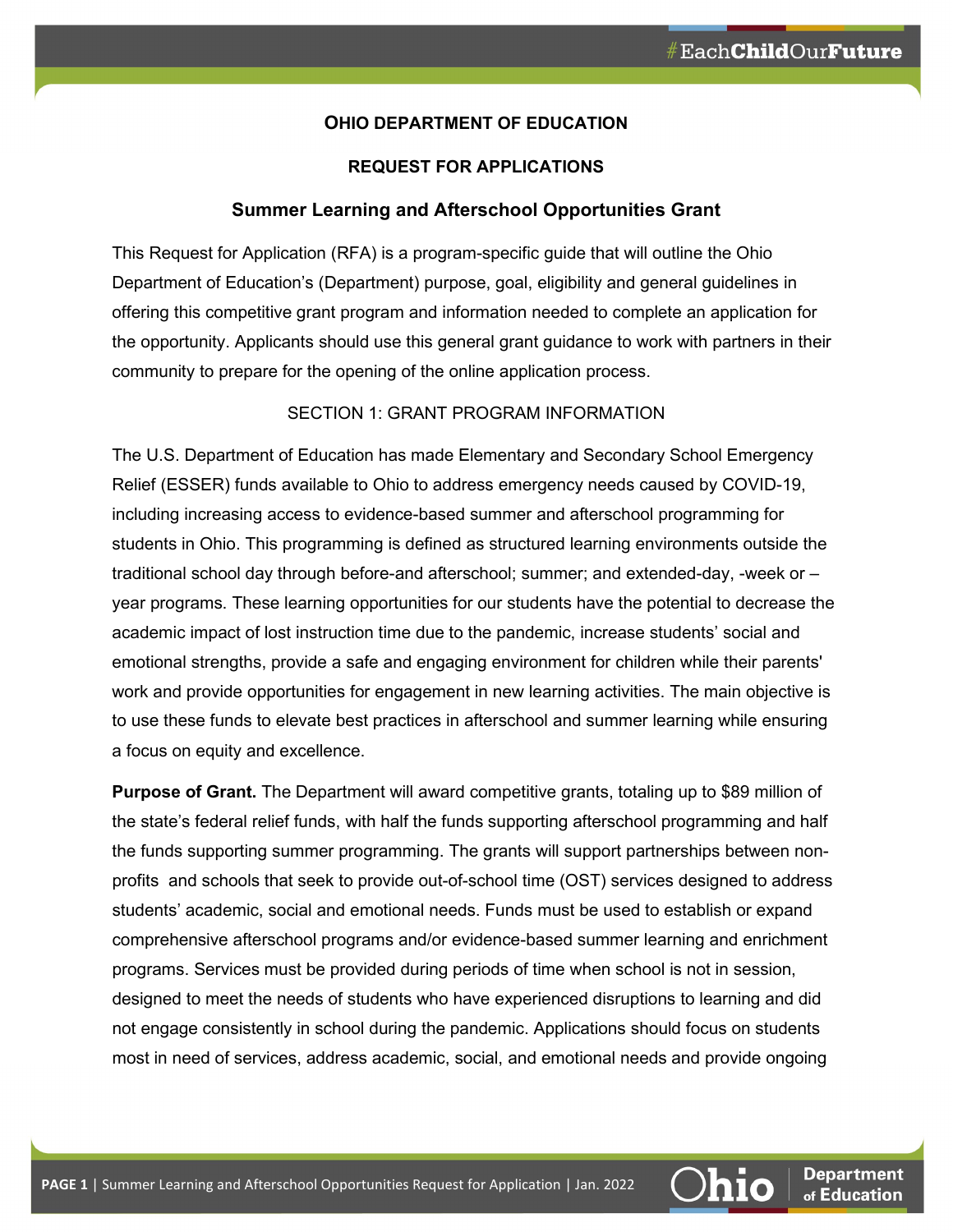support for students with chronic absenteeism or lack of school attendance as a result of the pandemic. Students of any age may be served with these grant dollars, including preschool.

This grant opportunity will fund afterschool and/or summer learning and enrichment programs, including but not limited to:

- Summer camps and/or opportunities to experience new learning such as programming which occurs at museums, zoos, libraries, sports clinics or camps, Science, Technology, Engineering, Arts, and Math (STEAM), cultural arts, etc.
- Bridge programs to help students make the successful transition to the next grade level, postsecondary education, training, etc.
- Pre-apprenticeships, registered apprenticeships or other career pathway programs;
- Programs that provide training, work-based learning and jobs to high school students, including service learning or other volunteer opportunities for high school students; and/or
- Credit recovery (retake a course through alternate means) or advancement opportunities

Necessary and reasonable costs to reduce barriers for students to attend high-quality programs (such as transportation and other costs related to attending) are also allowable under this funding opportunity.

**Eligible Applicants.** Agencies and organizations eligible to receive funds include any of the following Ohio-located:

- Community Based Organizations (e.g., the organization hosts or participates in events or programs that benefit the general public or public spaces, the organization provides educational materials or mentorship opportunities, the organization provides support to economically disadvantaged populations, etc.), which includes:
	- $\circ$  A 501(c)(3) nonprofit,
	- o A faith-based organization,
	- $\circ$  A for-profit company that otherwise meets the definition of CBO, or
	- o A city, county, regional or state governmental entity
- Institutions of higher education.

Please note that funding priority will be given to nonprofit organizations. Nonprofit organizations with demonstrated effectiveness in reaching its mission-driven primary purpose of serving children and youth by providing services that enhance, enrich or support education goals.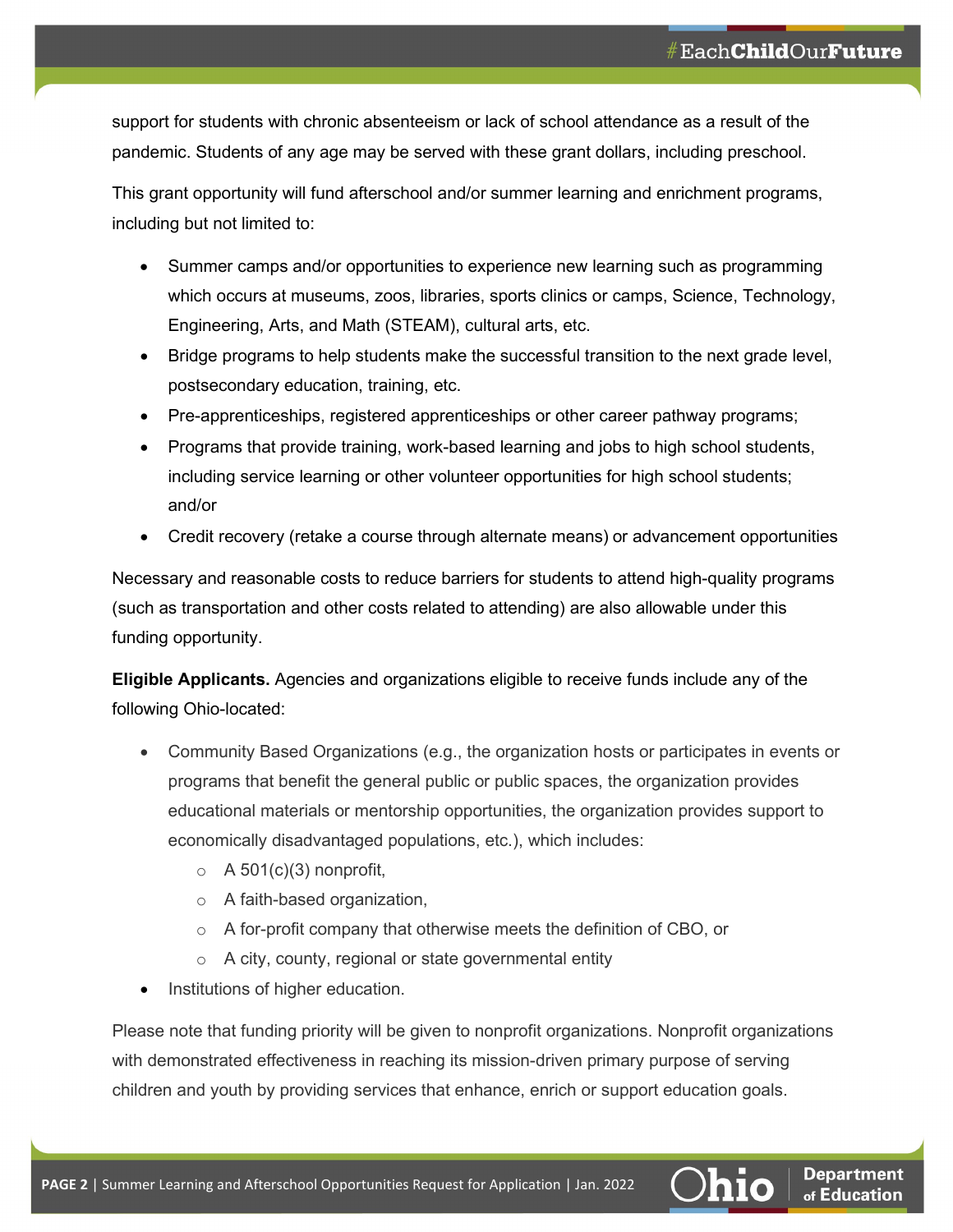**Award Types.** The Department will award four types of grant awards through this initiative: (1) Afterschool Create, (2) Afterschool Expand, (3) Summer Create, and (4) Summer Expand. Each grant award is described below. Applicants may apply for more than one type of grant award. The maximum grant amount is listed by grant type, which may be used to fund programming at one or more sites/locations for the grant period that begins on April 1, 2022 and ends no later than September 30, 2024. Applicants applying for more than one grant type must submit a full and separate application for each grant type.

# **Grant Type 1: Afterschool Create**

• Provides up to  $$500,000$  each year for the  $2022 - 2023$  and  $2023 - 2024$  school years to create a new afterschool program where one does not currently exist.

# **Grant Type 2: Afterschool Expand**

• Provides up to  $$300,000$  each year for the  $2022 - 2023$  and  $2023 - 2024$  school years to expand (serve more students, extend hours of program, provide more activities/programming, implement an evidence-based program) an existing afterschool program where one currently exists.

# **Grant Type 3: Summer Create**

• Provides up to \$300,000 each year for the 2022, 2023, and 2024 summers to create a new summer program where one does not currently exist.

### **Grant Type 4: Summer Expand**

• Provides up to \$200,000 each year for the 2022, 2023, and 2024 summers to expand (serve more students, extend hours of program, provide more activities/programming, implement an evidence-based program) an existing summer program where one currently exists.

Grant funds will be dispersed through a reimbursement system where expenditures must be documented and submitted to the Department on a quarterly basis through the Comprehensive Continuous Improvement Plan (CCIP), the Department's electronic unified grants application and verification system.

**Funding Priorities.** Applications that provide supporting evidence of any (or all) of the following will be given priority points in scoring:

- 1. Non-profit organizations who apply.
- 2. Applicants who partner with school districts and schools that serve students attending schools that are implementing comprehensive support and improvement activities or targeted support (per Title I designation).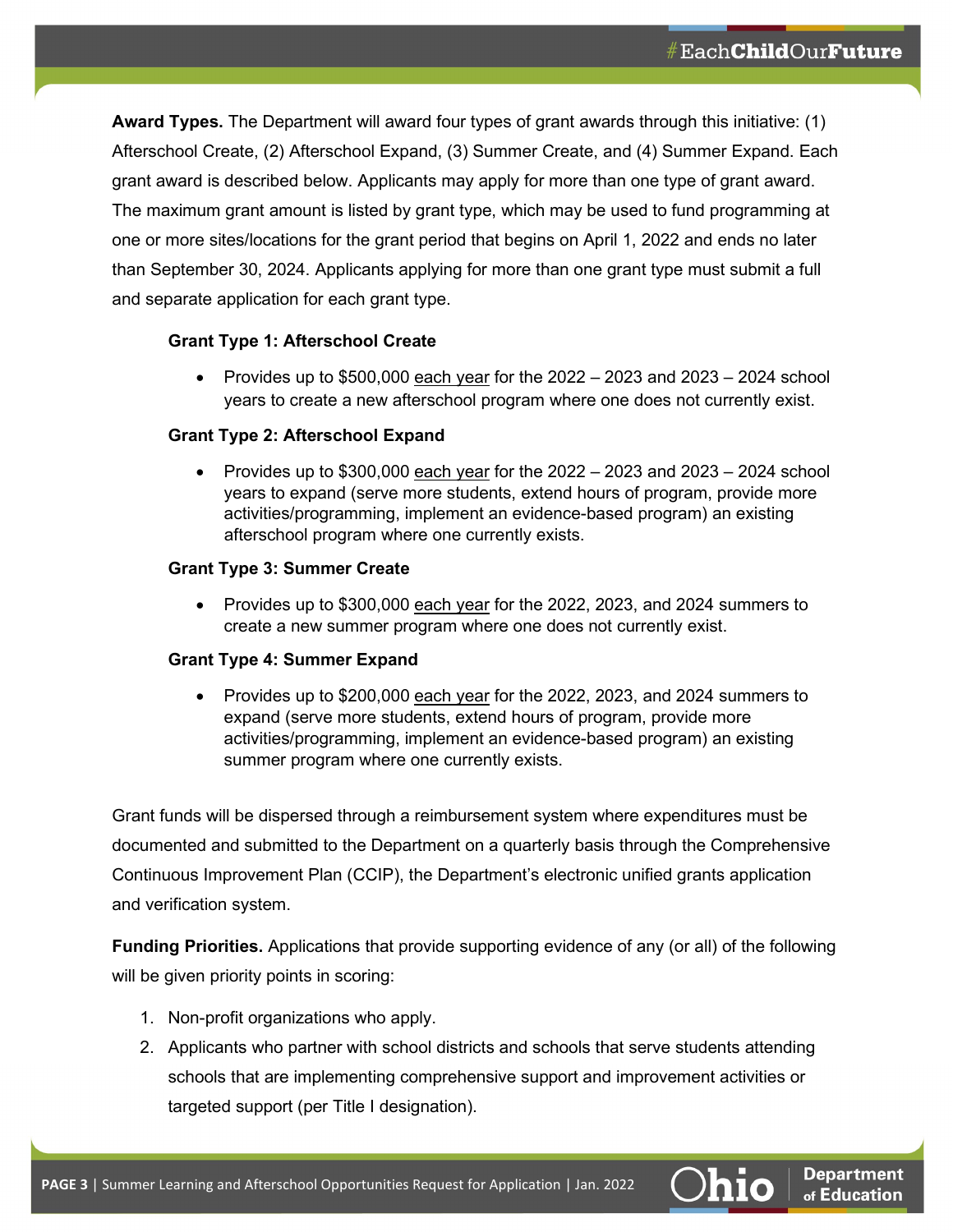- 3. Applicants who provide direct services for students were not consistently engaged in school during the pandemic, for economic, academic, social, or emotional reasons. Examples of direct services include academic, social and emotional needs, and/or supports to reduce chronic absenteeism or increase engagement.
- 4. Applicants who propose to serve students in areas where there is a lack of existing programming within the geographic boundaries of the school district(s) of service.

**Application Submission Deadline.** Applications must be submitted to the Ohio Department of Education via email no later than 11:59 pm Eastern Standard Time on February 22, 2022. To submit a application, follow the directions provided in the Grant Application Submission Packet and Instructions. Applications will be submitted to [summerlearning@education.ohio.gov.](mailto:summerlearning@education.ohio.gov)

**Application Inquiries.** For questions about the process of applying for this grant opportunity, email [summerlearning@education.ohio.gov.](mailto:summerlearning@education.ohio.gov)

# SECTION 2: GRANT APPLICATION REQUIREMENTS

Any application for these grant funds must meet the following requirements.

**Intent to Apply.** All applicants who intend to apply for funds must complete an online survey [at](https://www.surveymonkey.com/r/TX7W77P)  [this link](https://www.surveymonkey.com/r/TX7W77P) on or before February 1, 2022. Completing the online survey is required *for each intended application* by award type to submit a grant application. Applicants submitting more than one Intent to Apply will either have to clear browser cache/history or use a different web browser (Google, Chrome, IE) between surveys.

**Local Need Requirement.** Applications must be developed based on local need in preventing, preparing, and/or responding to the global COVID-19 pandemic. Need(s) should be determined after consultation with relevant community stakeholders including, but not limited to families, students, community leaders, community-based organizations, and school leaders.

**Partnership Requirement.** Community and non-Local Education Agency (LEA) organizations applying for funding must partner with at least one LEA representing the students who will receive the proposed programming. It is critical that alignment between LEAs school day programming is connected with the Out-of-School time (such as the existing standards-based school day curriculum, familiarity with the students who attend and their needs, etc.). Evidence of such partnership consists of either a Memorandum of Understanding or Letter of Commitment

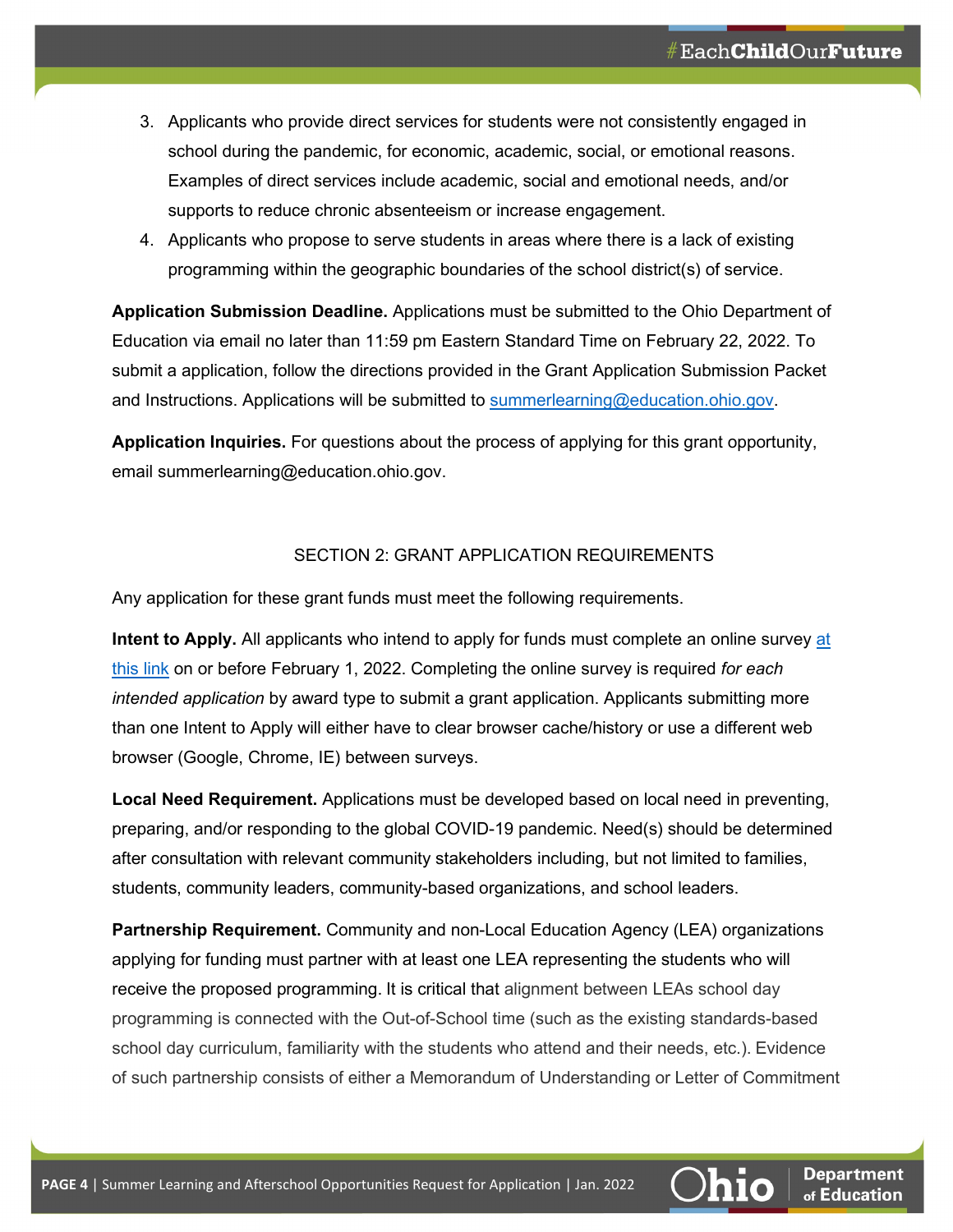detailing the partner's roles and responsibilities and must be signed by the appropriate individual authorized to enter into such partnerships (i.e., principal or superintendent).

**Licensing Requirement.** Applicants who are required by the Ohio Revised Code to be licensed by the Ohio Department of Job and Family Services or the Ohio Department of Education must be licensed. Applicants who are [exempt from licensure](https://codes.ohio.gov/ohio-revised-code/section-5104.02) are not required to be licensed. In applications

where a new program is being created where a license is required, applicants must apply for a license on or before award date of April 1, 2022, and complete the license process by June 30, 2022, for summer programming or September 30, 2022, for afterschool programming. Sites operated by community-based organizations are licensed by the Ohio Department of Job and Family Services. Sites operated by public districts, community schools, chartered non-public schools, Educational Service Centers, Joint Vocational Schools, or county boards of developmental disabilities are licensed by the Ohio Department of Education. Licensing contacts for both agencies are listed below.

The organization operating the daily programs and responsible for the day-to-day activities of the students must determine the correct license.

### *Licensing Contacts:*

*Ohio Department of Job and Family Services, Office of Family Assistance* Bureau of Child Care Development Licensing and Monitoring Policy Help Desk: (877) 302-2347, option 4 General Help Desk: (877) 302-2347-3537, option 1 [http://jfs.ohio.gov/CDC/Licensing\\_Information.stm](http://jfs.ohio.gov/CDC/Licensing_Information.stm) *Ohio Department of Education Office of Early Learning and School Readiness*  (614) 502-7535 [OELSR.licensing@education.ohio.gov](mailto:OELSR.licensing@education.ohio.gov) <http://education.ohio.gov/Topics/Early-Learning/School-Age-Child-Care-Licensing>

**Evidence Based Programming.** Any program that is created or expanded under this grant must be evidence based. There are four levels of acceptable evidence which qualify programming for funding, including strong, moderate, promising, and demonstrates a rationale. Resources that can be used to determine what level of evidence exists for your proposed programming, see the Department's [Evidence Based Clearinghouse](https://essa.chrr.ohio-state.edu/home) and the U.S. Department of Education's [guidance document on levels of evidence.](https://oese.ed.gov/files/2020/02/guidanceuseseinvestment.pdf)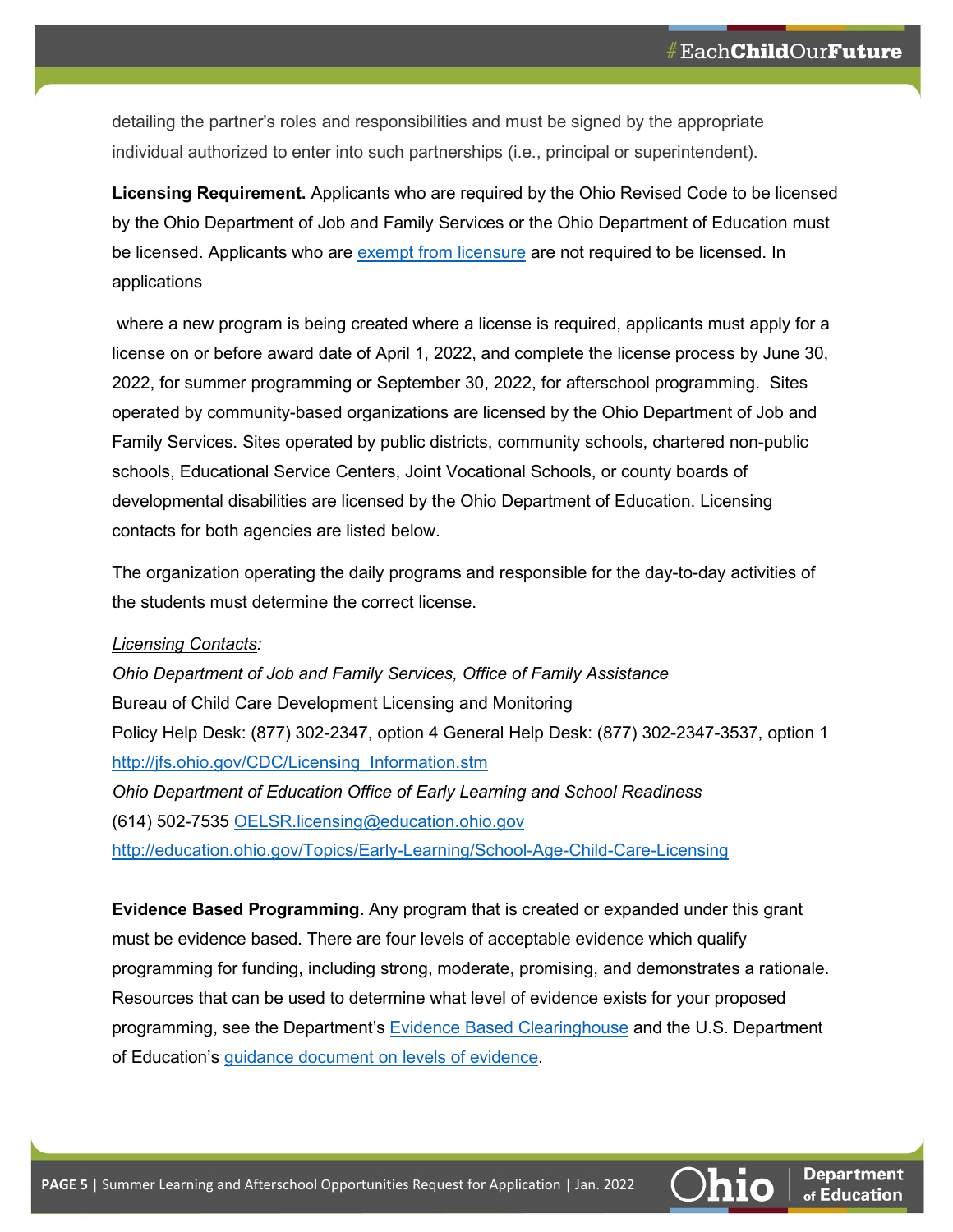**Allowable and Non-Allowable Expenditures.** The applicant will create a budget that is aligned to the primary purposes of this grant opportunity, which is to either create or expand extended engagement opportunities for students disproportionately impacted by the COVID-19 pandemic. Budgets should detail costs for staffing, contracts, materials, supplies, curriculum and other programmatic expenses. Additionally, necessary materials, supplies, curriculum, and associated expenses will be allowed. Final budget approval will be completed after the notice of grant award to ensure planned expenditures are reasonable and necessary, and allowable with these federal funds. These funds have no restriction on students who can be served regarding age, proof of citizenship, or district of residence.

Regardless of the size of the grant, proposed costs must be *reasonable, necessary and allocable* to carry out the program's purpose and objectives. Grant recipients may use a federally approved Indirect Cost Rate. If you do not have a federally approved Indirect Cost Rate, please contact [Grants Management](https://education.ohio.gov/getattachment/Topics/Finance-and-Funding/Grants-Administration/Contact/Grants_Management_Contacts_By_Region.pdf.aspx?lang=en-US) at the Department.

**Program Monitoring.** The Department or its designee will complete program and fiscal monitoring to assess programs funded under this grant opportunity. Grantees will be required to periodically report on program information and outcomes.

# SECTION 3: PREPARING FOR THE APPLICATION

To be considered for funding, applications must be submitted to the Ohio Department of Education via email as described in the Grant Application Submission Packet and Instructions on the grant [webpage](https://education.ohio.gov/Topics/Federal-Programs/Programs/21st-Century/Summer-Learning-and-Afterschool-Opportunities-Gran) or before 11:59 pm Eastern Standard Time on February 22, 2022. To prepare, the Department recommends that any potential applicant:

- Identify and bring together potential partners and stakeholders to identify needs of the intended student population.
- Identify community data that can be used to demonstrate need in the application.
- Decide who will serve in the grantee role, the fiscal agent, and who the necessary partner(s) are.
- Review the four grant award types and decide which one(s) would best support the intended student population.
- Develop a Memorandum(s) of Understanding (MOU) and/or letter(s) of commitment detailing partnership roles and responsibilities.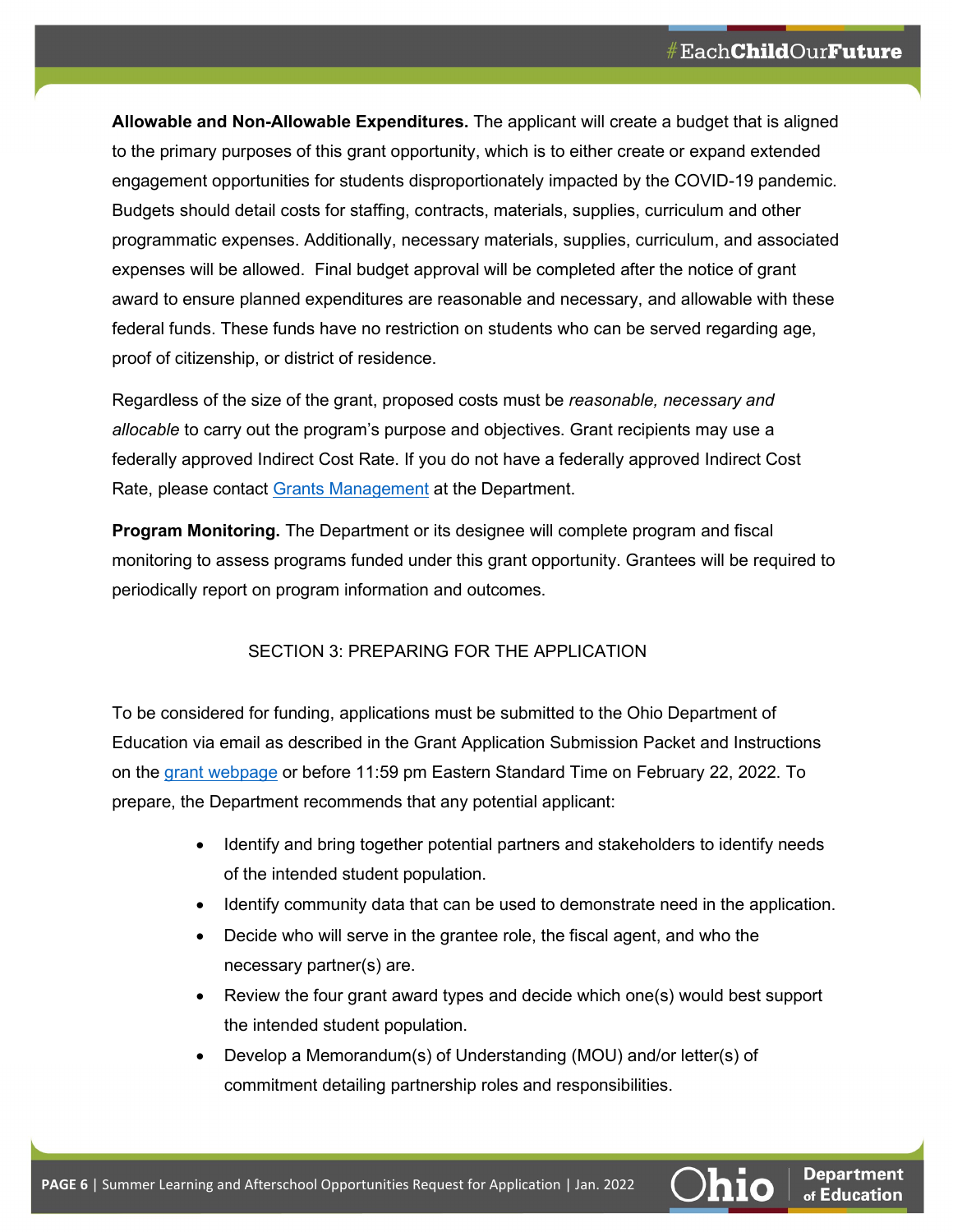- Draft a "letter of approval to submit the grant application" which includes the name, title, and signature of an individual authorized to approve grant submissions on behalf of the applicant organization.
- Gather supporting documentation, including location IRN, licensing number (or request to become licensed, as applicable), and building and fire safety inspection reports, as necessary, for the location(s) of the proposed programming.
- Read and understand the [levels of evidence required](https://oese.ed.gov/files/2020/02/guidanceuseseinvestment.pdf) for the programming funded under this grant opportunity, as described by the U.S. Department of Education.

# **Important Dates.**

- Notice of Grant Opportunity announced **January 10, 2022**
- Virtual Bidders Conference Webinar to help applicants learn more about the opportunity and requirements of these federal funds held live on **January 21, 2022**, 8:00 a.m. – 9:30 a.m. Click [this link](https://teams.microsoft.com/l/meetup-join/19%3ameeting_ZWYyM2QwMjQtZTcyNy00NmE5LTg0OWYtYzBiOWJlNjkxYzIz%40thread.v2/0?context=%7b%22Tid%22%3a%2250f8fcc4-94d8-4f07-84eb-36ed57c7c8a2%22%2c%22Oid%22%3a%2259190ceb-40f9-4dc8-867a-640facf738a7%22%7d) to participate in the webinar. This is **not required** and will be recorded and posted on the Department webpage for this grant opportunity [https://education.ohio.gov/Topics/Federal-Programs/Programs/21st-Century/Summer-](https://education.ohio.gov/Topics/Federal-Programs/Programs/21st-Century/Summer-Learning-Grant)[Learning-Grant.](https://education.ohio.gov/Topics/Federal-Programs/Programs/21st-Century/Summer-Learning-Grant)
- Intent to Apply is due on or before **February 1, 2022**, at [this link](https://www.surveymonkey.com/r/TX7W77P) and is **required** for each grant award type and application that will be submitted
- Grant submissions are due on or before 11:59 p.m. on **February 22, 2022**
- Grant award notification will occur on or before **March 24, 2022**
- Grant award year begins on **April 1, 2022**
- Mandatory webinar for all grantees will be held live on **April 6, 2022,** 10:00 a.m.-11:30 a.m.

# SECTION 4: GRANT APPLICATION QUESTIONS

Each application must include answers to each of the following questions, except where noted as applicable to a specific grant award type. One application must be submitted for each grant award type being proposed, although multiple site locations can be proposed under each grant award type.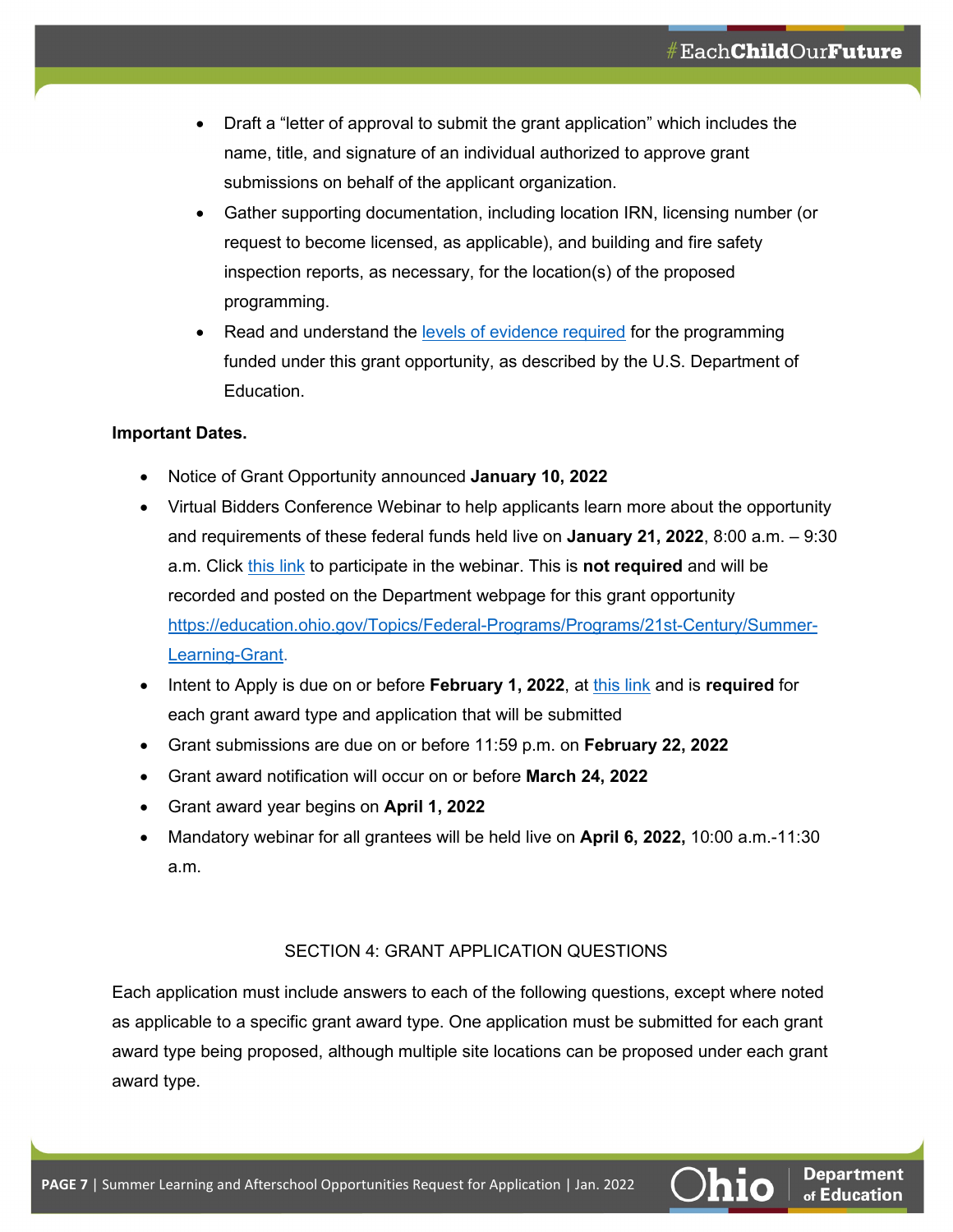### **A. Applicant Basic Information:**

Question 1: Applicant Name

Question 2: Applicant Type (Select From: Nonprofit agency, City or county government agency, Community-based organization, Faith-based organization, Institution of higher education, or Other—Please specify) Please note: When submitting the grant application, you will need to upload a copy of documentation of 501c3 status, when applicable.

Question 3: Applicant Information Retrieval Number (IRN) #

Question 4: Applicant Street Address, City, State, Zip Code

Question 5: Applicant Contact (Name, Title, Organization, Phone Number, Email)

Question 6: What public school or district do your program participants attend? List all that apply

**B. Applicant Site Information:** For each program site being proposed, provide the following information:

Question 7: Program Site Name (where students are served)

Question 8: Program Site IRN

Question 9: ODE or ODJFS License Number, if applicable

Question 10: Program Site Street Address, City, State, Zip Code

#### **C. Applicant Award Type:**

Question 11: Which Award Type are you applying for? (Select From: Afterschool Create, Afterschool Expand, Summer Create, Summer Expand)

Question 12: How much money are you applying for in this award type? See up to amounts provided earlier in this document. A budget will be submitted as part of this application (see Question 28 below).

#### **D. Applicant Program Information:**

Question 13: Approximate start date of the grant-funded programming, if awarded.

Question 14: Approximate end date of the grant-funded programming, if awarded. Please note, if applying for a summer grant, provide an approximate end date for summer programming each year (2022, 2023, and 2024). If applying for an afterschool grant, provide an approximate end date for school year programming each year (2023 and 2024).

Question 15: Age, grade range and number of students the program will serve. Describe local needs that will determine students the program will serve. Describe how the program will promote enrollment among vulnerable populations (including, but not limited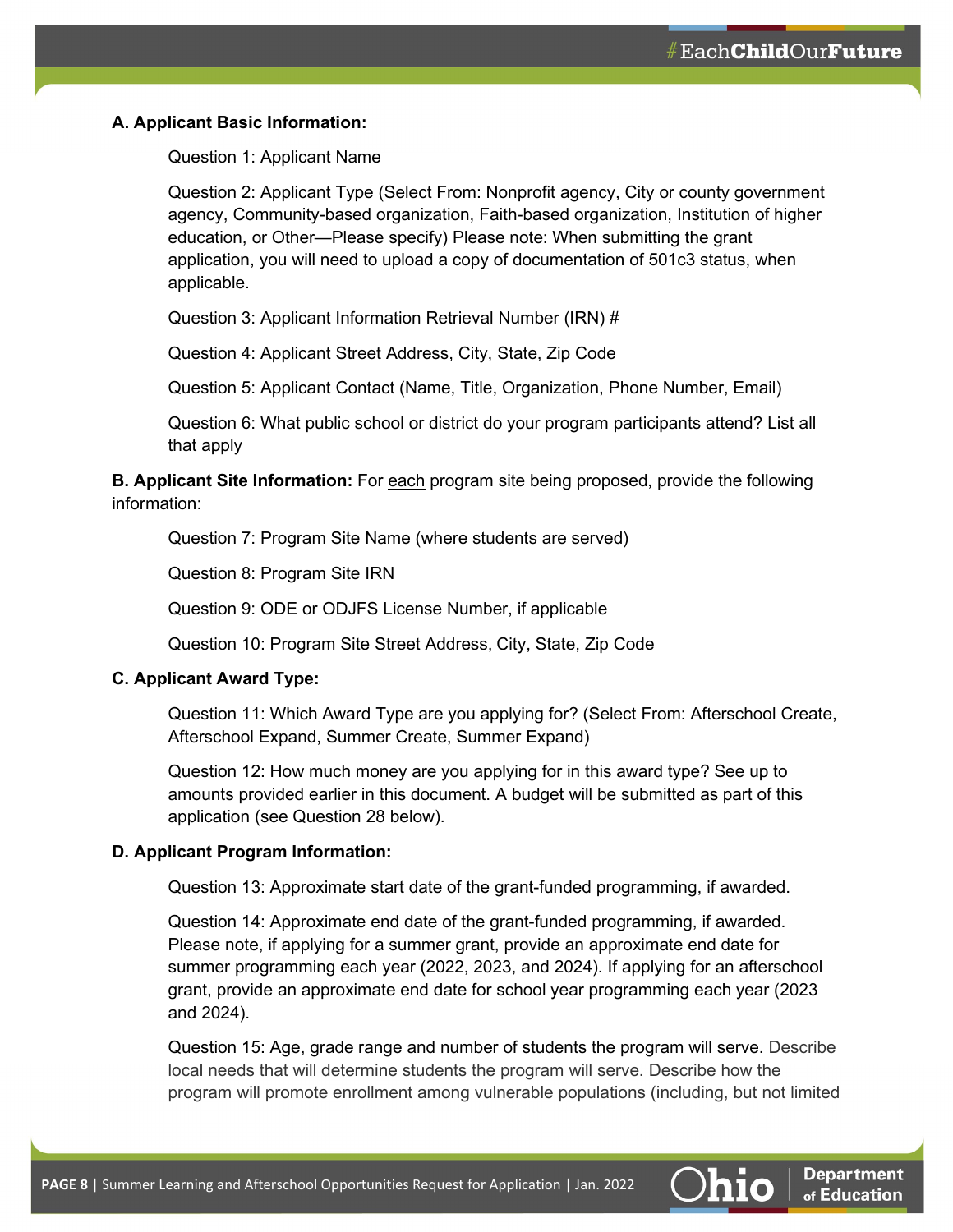to students in foster case, experiencing homelessness, military-connected, English learners, students with disabilities and in transition from court involvement).

Question 16: Operational hours of the program (be specific as to when students will arrive and leave which days of the week during the scheduled program) that includes academic enrichment and other proposed activities that will be a part of the evidencebased programming.

Question 17: Describe the structure of the programming, including where the students will be served, the days of the week and timeframe of operation. Stated another way, how will the program run?

Question 18: Describe the programming plan, including curriculum, assessment, and activities. How will the program ensure interventions and social emotional supports are in place so students most in need can participate fully and regularly?

Question 19: Describe what the intended or anticipated outcomes of participating in the program include. These can include academic, social and emotional, physical/health, and/or preparation, experience, or exposure to new opportunities provided directly by the proposed programming and/or the areas in partnership with an LEA that will be provided

Question 20: Which level of evidence does the planned programming meet? [Ohio's](https://essa.chrr.ohio-state.edu/home)  [Evidence-Based Clearinghouse](https://essa.chrr.ohio-state.edu/home) contains more information and resources to support the Every Student Succeeds Act (ESSA) Evidence criteria. When identifying the level of evidence, select from the following ESSA evidence levels:

- **Strong Evidence:** there is at least one well-designed and well-implemented experimental study (e.g., a randomized control trial) on the intervention. This is sometimes referred to as "Tier 1" evidence.
- **Moderate Evidence:** there is at least one well-designed and well-implemented quasi-experimental study on the intervention. This is sometimes referred to as "Tier 2" evidence.
- **Promising Evidence:** there is at least one well-designed and well-implemented correlational study with statistical controls for selection bias on the intervention. This is sometimes referred to as "Tier 3" evidence.
- **Demonstrates Rationale:** the intervention includes: 1) a well-specified logic model that is informed by research or an evaluation that suggests how the intervention is likely to improve relevant outcomes; and 2) an effort to study the effects of the intervention. This is sometimes referred to as "Tier 4" evidence.

### **E. Applicant Capacity, Experience, & Readiness:**

Question 21: Describe your experience in providing academic and enrichment services in afterschool and/or summer programming.

Question 22: Describe the need for this type of programming for the location and population it is proposed for. Include data from census, community, school, organization, or other assessment sources.